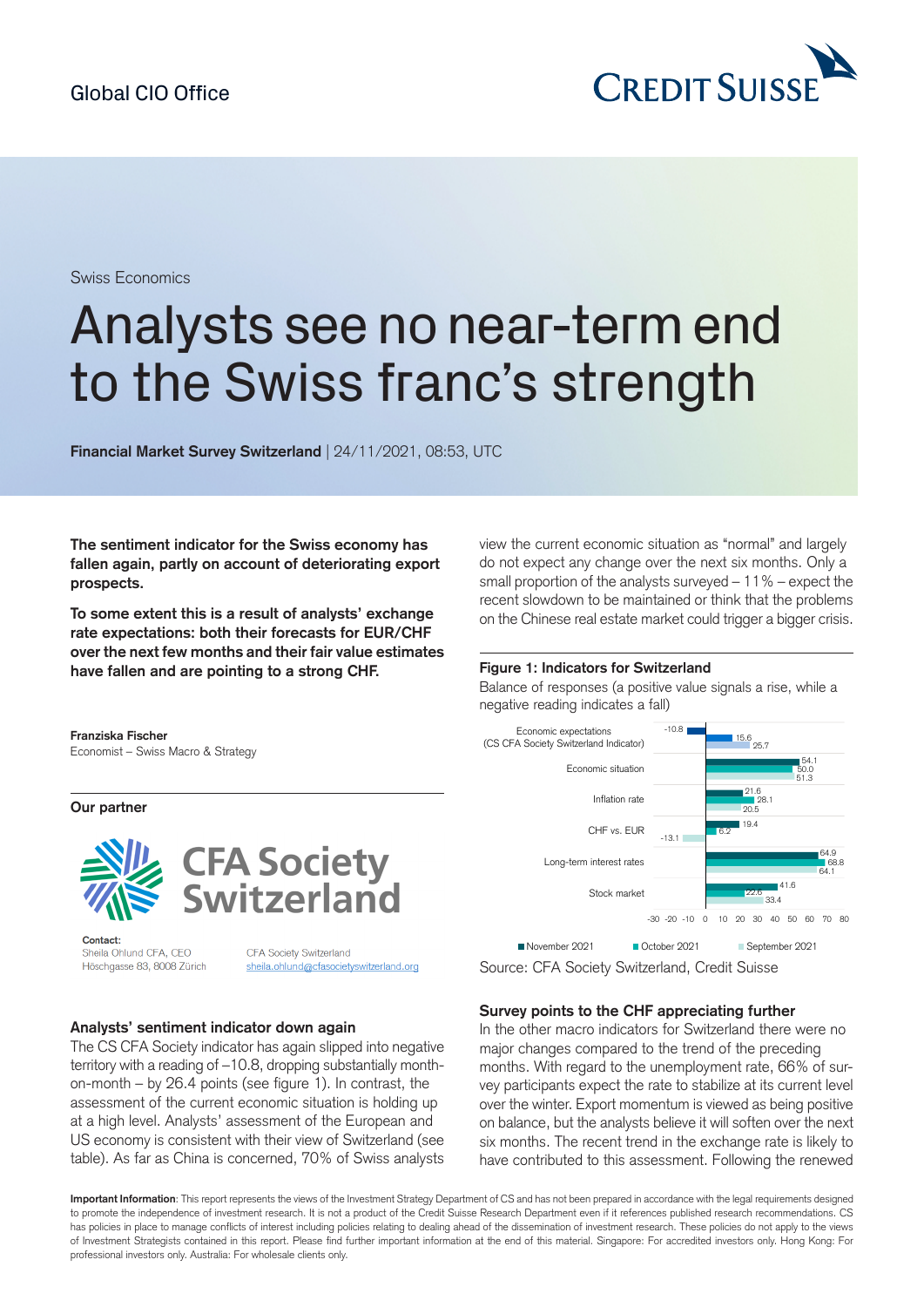strengthening of the CHF versus the EUR, 36% of survey respondents expect the Swiss franc to continue to appreciate. That said, this marks only a moderate increase of 8 percentage points versus the prior month. Just 17% of respondents believe that the value of the CHF will fall. A large proportion (47%) anticipate a sideways movement, which would not ease the situation for the export industry significantly.

## **Analysts do not envisage a further escalation of the inflation picture**

Despite the surprisingly strong inflation data coming out of the US, the number of analysts expecting a further rise in inflation over the coming six months has fallen for all three economic regions. Conversely, interest rate expectations were practically unchanged. At the short end, three-quarters of survey participants do not foresee any change over the six months ahead, i.e. they do not believe there will be a key rate hike in either the US, Europe or Switzerland. However, a majority expect a rise at the long end. At 75% of respondents, this is most pronounced for the US, where the tapering of bond purchases by the US Federal Reserve should have a noticeable effect.

## **SMI the most promising equity index according to analysts**

Compared to the previous month, sentiment among analysts is more positive in relation to equity markets in the Eurozone, Switzerland and the US. The number of those bullish about the prospects for the stock market has risen in all three regions, while the number of bearish analysts has fallen. At 58%, a majority of analysts expect the SMI to continue climbing. In contrast, less than half of those surveyed are optimistic about the S&P 500; around one-third believe that stock prices will trend sideways, while one-fifth fear that prices will drop over the next six months. Turning to the price of gold, 55% of respondents project an increase – more than at any time since last summer. Around 44% of those surveyed think the oil price is likely to fall, with only around one-fifth thinking it will keep rising.

## **Figure 2: Fair value exchange rate**

Where do you currently see the fair value of EUR/CHF?





## **Decline in fair value exchange rate for EUR/CHF**

In one of our quarterly special polls, we asked the analysts about the fair value of the EUR/CHF exchange rate. One of the key determinants of the fair value is the inflation differential between two currencies. With inflation rates significantly above 3% in the euro area, it is no surprise that the analysts have recently revised down their estimates for the fair value (see figure 2). A substantial 80% of the survey participants see the fair value below 1.10. The results imply that the CHF is not particularly overvalued at its current level of around 1.05. However, caution is advised when interpreting the results: although the actual exchange rate trend plays a subordinate role in determining the fair value, it tends to be highly correlated with the survey participants' assessment. The current strength of the Swiss franc is therefore likely to have played a role in the analysts' responses.





significantly undervalued undervalued unfairly valued vervalued unsignificantly overvalued

Source: CFA Society Switzerland, Credit Suisse

## **Gold undervalued according to a third of the analysts**

In our second quarterly special poll, the financial analysts now consider Swiss equities more fairly valued after the market correction in September (see figure 3), whereas they still saw a clear tendency towards overvaluation when the same question was last posed in August. According to the analysts, the only other asset class that remains fairly priced is gold. The survey results show that valuations have decreased considerably in recent months, although the price of gold is now back above the August level. In light of the inflation outlook, 37% of the respondents even think that gold is undervalued. The other asset classes (i.e. Swiss sovereign and corporate bonds, residential property and real estate funds) are deemed to be "overvalued" by the majority of survey participants. In terms of sovereign bonds and residential property, the signal in August was "highly overvalued".

## **Special question: "great resignation" onthe Swiss labor market?**

In another special poll, we asked the financial analysts about staff turnover in Switzerland generally and in the financial sector in particular. Following the extraordinarily low turnover in 2020 as a result of the pandemic, there has been a surge in voluntary resignations during recent months, especially in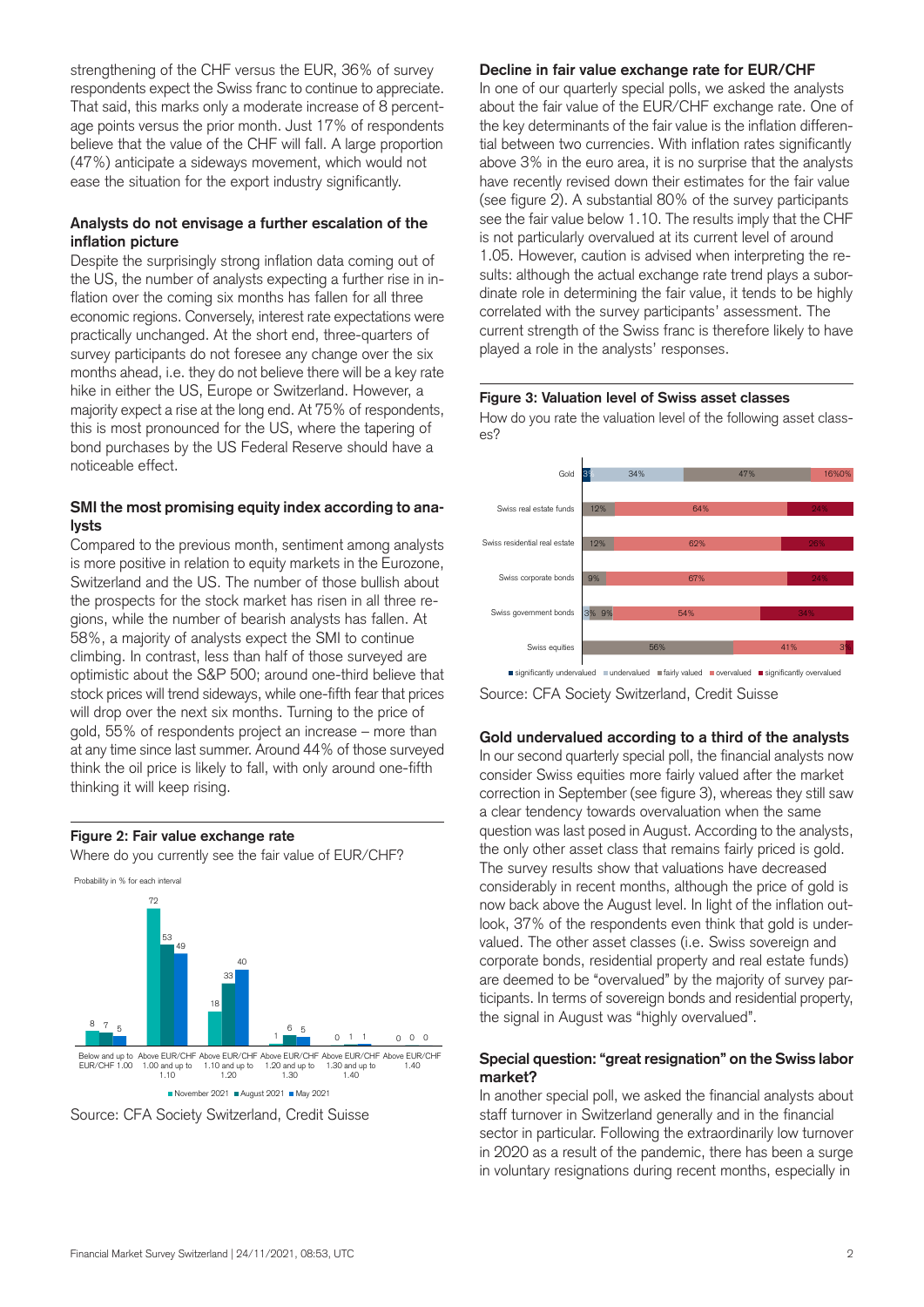the US. This is contributing to a perceived shortage of workers and making it difficult for companies to fill vacancies, which in turn can fuel wage increases and even inflation.

However, according to the analysts, this problem seems to be far less acute in Switzerland (see figure 4). Nearly 60% of the survey participants report that there has been no increase in employee churn – either in Switzerland in general or in the financial sector. Nonetheless, a significant share of 28% of the survey participants have seen an uptick in resignations. The reasons cited most often for the resignations are changes to employees' work/life preferences, although the option of working from home also seems to be a factor. Meanwhile, almost half of the responses refer to typical reasons for switching jobs that have nothing to do with the pandemic, such as higher salaries, better working conditions or greater job security.

#### **Figure 4: Special questions on job turnover**

In the US, there have been signs of a "great resignation" in recent months, with many staff voluntarily changing their jobs. Is Switzerland experiencing a similar situation?



Source: CFA Society Switzerland, Credit Suisse

The CFA Society Switzerland and Credit Suisse have been conducting the Financial Market Survey Switzerland (a monthly survey of financial analysts) since January 2017. Detailed results of the survey conducted between 11 and 18 November 2021, involving the participation of 37 analysts from the Swiss financial sector, are published here.

(22/11/2021)

| Financial Market Survey Switzerland by Credit Suisse and CFA Society Switzerland: November 2021 results |          |         |              |         |          |         |         |         |  |  |
|---------------------------------------------------------------------------------------------------------|----------|---------|--------------|---------|----------|---------|---------|---------|--|--|
| <b>Current economic situation</b>                                                                       | good     | $+/-$   | normal       | $+/-$   | poor     | $+/-$   | balance | $+/-$   |  |  |
| Switzerland                                                                                             | 56.8     | 0.6     | 40.5         | 3.0     | 2.7      | $-3.5$  | 54.1    | 4.1     |  |  |
| Eurozone                                                                                                | 40.5     | $-6.4$  | 54.1         | 10.3    | 5.4      | $-4.0$  | 35.1    | $-2.4$  |  |  |
| <b>USA</b>                                                                                              | 67.6     | 8.2     | 32.4         | $-2.0$  | 0.0      | $-6.2$  | 67.6    | 14.4    |  |  |
| China                                                                                                   | 8.6      | 2.1     | 71.4         | 6.9     | 20.0     | $-9.0$  | $-11.4$ | 11.1    |  |  |
| <b>Economic expectations</b>                                                                            | improve  |         | no change    |         | worsen   |         | balance |         |  |  |
| Switzerland (CS CFA Society Switzerland Indicator)                                                      | 21.6     |         | $-15.9$ 45.9 | 5.3     | 32.4     | 10.5    | $-10.8$ | $-26.4$ |  |  |
| Eurozone                                                                                                | 18.9     | $-18.6$ | 48.6         | 1.7     | 32.4     | 16.8    | $-13.5$ | $-35.4$ |  |  |
| <b>USA</b>                                                                                              | 18.9     | $-6.1$  | 45.9         | $-1.0$  | 35.1     | 7.0     | $-16.2$ | $-13.1$ |  |  |
| China                                                                                                   | 22.9     |         | $-15.8$ 65.7 | 33.4    | 11.4     | $-17.6$ | 11.5    | 1.8     |  |  |
| Inflation rate                                                                                          | increase |         | no change    |         | decrease |         | balance |         |  |  |
| Switzerland                                                                                             | 40.5     | $-6.4$  | 40.5         | 6.1     | 18.9     | 0.1     | 21.6    | $-6.5$  |  |  |
| Eurozone                                                                                                | 37.8     | $-4.1$  | 35.1         | 6.1     | 27.0     | $-2.0$  | 10.8    | $-2.1$  |  |  |
| <b>USA</b>                                                                                              | 35.1     | $-8.7$  | 29.7         | 4.7     | 35.1     | 3.9     | 0.0     | $-12.6$ |  |  |
| Other economic indicators for Switzerland                                                               | increase |         | no change    |         | decrease |         | balance |         |  |  |
| Export momentum (situation)                                                                             | 26.5     | $-2.1$  | 73.5         | 5.6     | 0.0      | $-3.6$  | 26.5    | 1.5     |  |  |
| Export momentum (expectations)                                                                          | 5.9      | $-14.1$ | 70.6         | 10.6    | 23.5     | 3.5     | $-17.6$ | $-17.6$ |  |  |
| Unemployment rate                                                                                       | 11.4     | 2.0     | 65.7         | 6.3     | 22.9     | $-8.3$  | $-11.5$ | 10.3    |  |  |
| Short-term interest rates                                                                               | increase |         | no change    |         | decrease |         | balance |         |  |  |
| Switzerland                                                                                             | 24.3     | 2.4     | 75.7         | $-2.4$  | 0.0      | 0.0     | 24.3    | 2.4     |  |  |
| Eurozone                                                                                                | 24.3     | 2.4     | 75.7         | $-2.4$  | 0.0      | 0.0     | 24.3    | 2.4     |  |  |
| <b>USA</b>                                                                                              | 37.8     | 0.3     | 62.2         | $-0.3$  | 0.0      | 0.0     | 37.8    | 0.3     |  |  |
| Short-term interest rate spread                                                                         | increase |         | no change    |         | decrease |         | balance |         |  |  |
| Eurozone - Switzerland                                                                                  | 0.0      | $-6.5$  | 94.3         | 0.8     | 5.7      | 5.7     | $-5.7$  | $-12.2$ |  |  |
| Long-term interest rates                                                                                | increase |         | no change    |         | decrease |         | balance |         |  |  |
| Switzerland                                                                                             | 67.6     | $-1.2$  | 29.7         | $-1.5$  | 2.7      | 2.7     | 64.9    | $-3.9$  |  |  |
| Germany                                                                                                 | 70.3     | 1.5     | 27.0         | $-4.2$  | 2.7      | 2.7     | 67.6    | $-1.2$  |  |  |
| <b>USA</b>                                                                                              | 75.7     | 6.9     | 16.2         | $-15.0$ | 8.1      | 8.1     | 67.6    | $-1.2$  |  |  |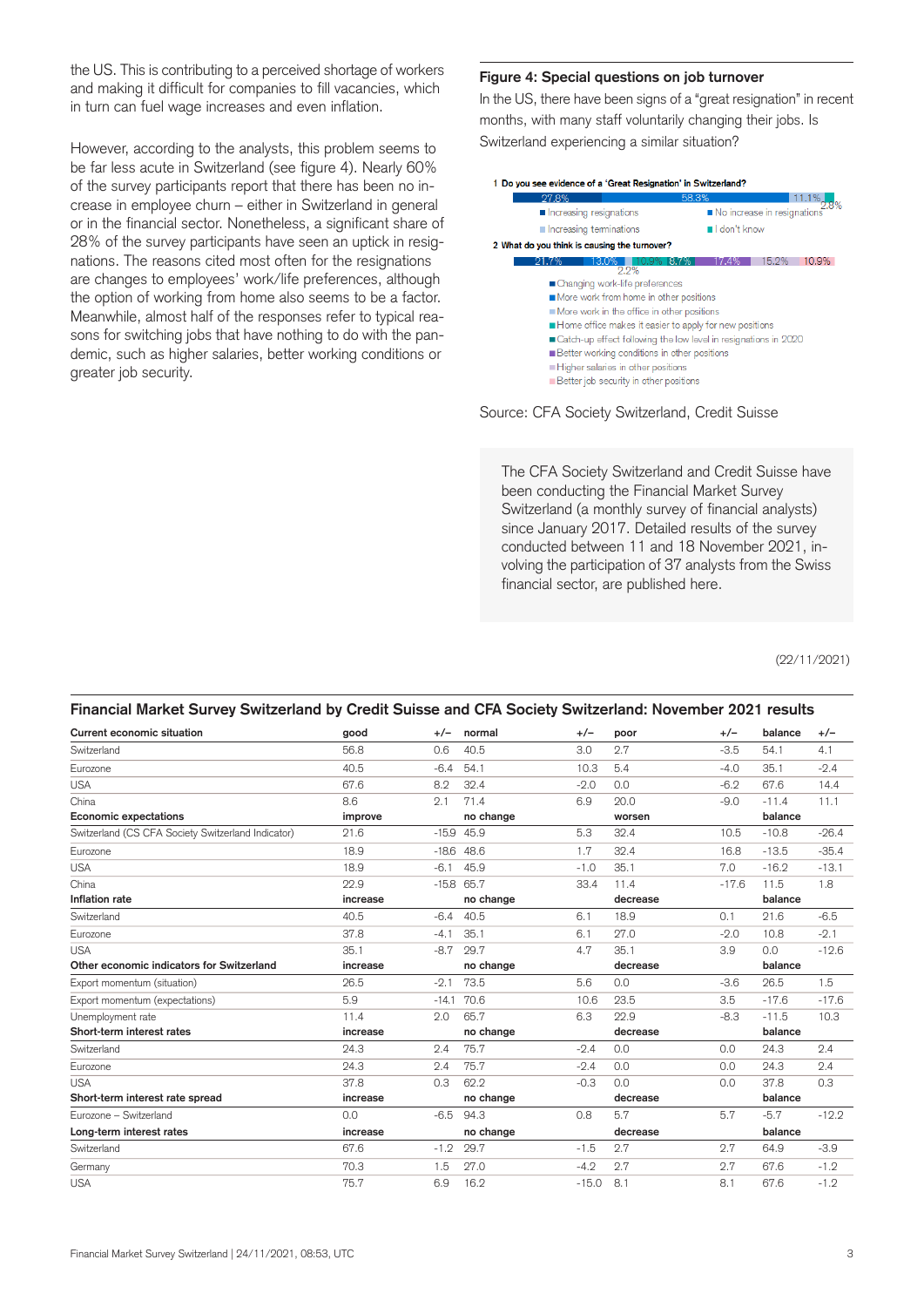| Long-term interest rate spread   | increase   |      | no change |         | decrease   |             | balance |        |
|----------------------------------|------------|------|-----------|---------|------------|-------------|---------|--------|
| Germany - Switzerland            | 14.7       | 1.8  | 76.5      | $-4.1$  | 8.8        | 2.3         | 5.9     | $-0.5$ |
| Share price                      | increase   |      | no change |         | decrease   |             | balance |        |
| SMI (Switzerland)                | 58.3       | 13.1 | 25.0      | $-7.3$  | 16.7       | $-5.9$      | 41.6    | 19.0   |
| EuroStoxx 50 (Eurozone)          | 55.6       | 7.2  | 33.3      | 4.3     | 11.1       | .5<br>$-11$ | 44.5    | 18.7   |
| S&P (USA)                        | 47.2       | 5.3  | 33.3      | $-2.2$  | 19.4       | $-3.2$      | 27.8    | 8.5    |
| Swiss franc exchange rate versus | appreciate |      | no change |         | depreciate |             | balance |        |
| <b>EUR</b>                       | 36.1       | 8.0  | 47.2      | $-2.8$  | 16.7       | $-5.2$      | 19.4    | 13.2   |
| <b>USD</b>                       | 30.6       | 2.5  | 41.7      | $-2.1$  | 27.8       | $-0.3$      | 2.8     | 2.8    |
| Commodities                      | increase   |      | no change |         | decrease   |             | balance |        |
| Oil (North Sea Brent)            | 19.4       | 0.0  | 36.1      | 7.1     | 44.4       | $-7.2$      | $-25.0$ | 7.2    |
| Gold (per ounce)                 | 55.9       | 21.4 | 38.2      | $-20.4$ | 5.9        | $-1.0$      | 50.0    | 22.4   |

Note: 37 analysts took part in the Financial Market Survey Switzerland for November from 11 to 18 November 2021. Analysts were asked about their expectations for the next six months. The numbers displayed are percentages. The balances represent the difference between the positive and negative shares of responses. Source: CFA Society Switzerland, Credit Suisse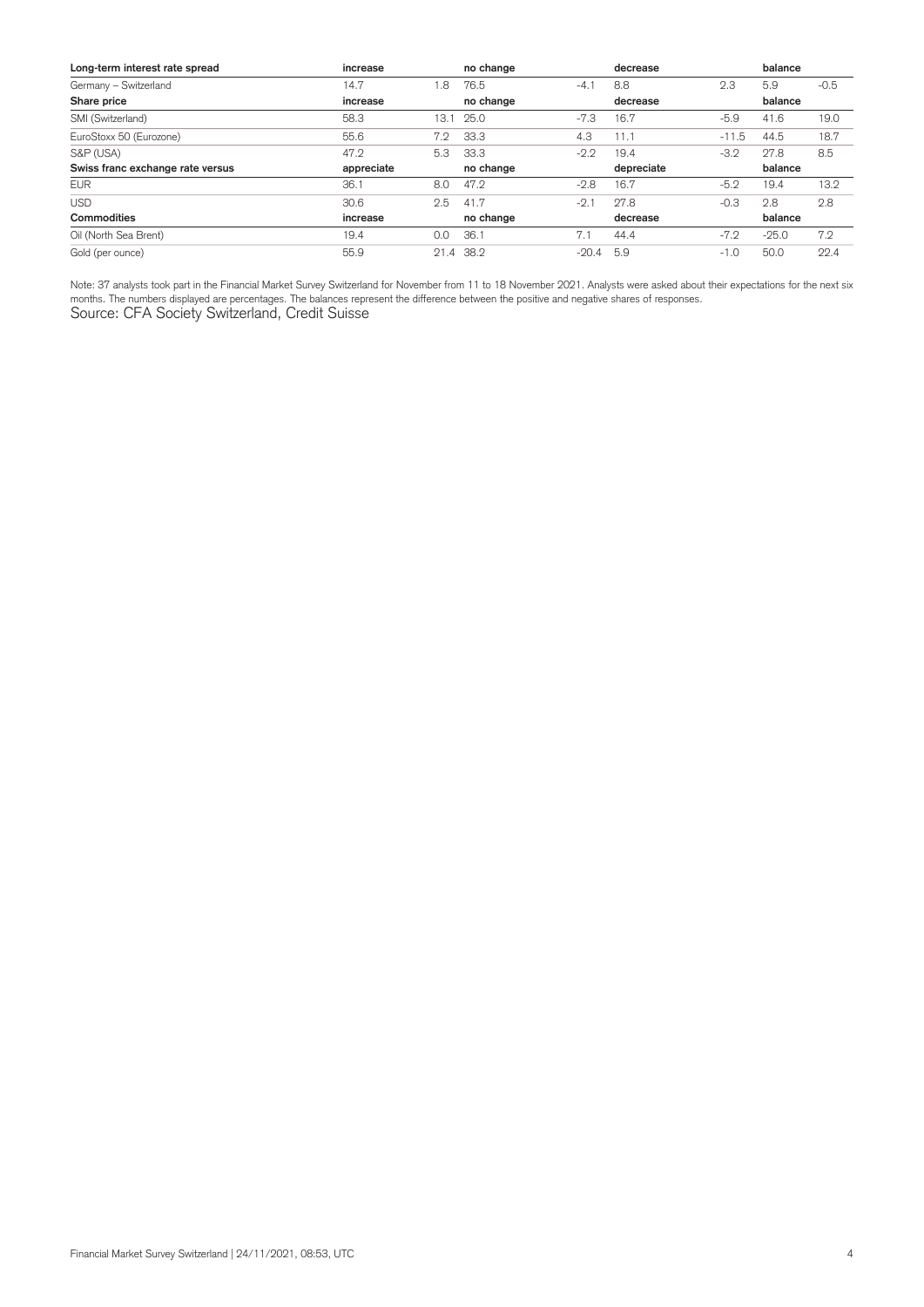## **Risk warning**

Every investment involves risk, especially with regard to fluctuations in value and return. If an investment is denominated in a currency other than your base currency, changes in the rate of exchange may have an adverse effect on value, price or income.

This document may include information on investments that involve special risks. You should seek the advice of your independent financial advisor prior to taking any investment decisions based on this document or for any necessary explanation of its contents. Further information is also available in the information brochure "Risks Involved in Trading Financial Instruments" available from the Swiss Bankers Association.

## **Past performance is not an indicator of future performance. Performance can be affected by commissions, fees or other charges as well as exchange rate fluctuations.**

## **Financial market risks**

Historical returns and financial market scenarios are no reliable indicators of future performance. The price and value of investments mentioned and any income that might accrue could fall or rise or fluctuate. You should consult with such advisor(s) as you consider necessary to assist you in making these determinations.

Investments may have no public market or only a restricted secondary market. Where a secondary market exists, it is not possible to predict the price at which investments will trade in the market or whether such market will be liquid or illiquid.

## **Emerging markets**

Where this document relates to emerging markets, you should be aware that there are uncertainties and risks associated with investments and transactions in various types of investments of, or related or linked to, issuers and obligors incorporated, based or principally engaged in business in emerging markets countries. Investments related to emerging markets countries may be considered speculative, and their prices will be much more volatile than those in the more developed countries of the world. Investments in emerging markets investments should be made only by sophisticated investors or experienced professionals who have independent knowledge of the relevant markets, are able to consider and weigh the various risks presented by such investments, and have the financial resources necessary to bear the substantial risk of loss of investment in such investments. It is your responsibility to manage the risks which arise as a result of investing in emerging markets investments and the allocation of assets in your portfolio. You should seek advice from your own advisers with regard to the various risks and factors to be considered when investing in an emerging markets investment.

## **Alternative investments**

Hedge funds are not subject to the numerous investor protection regulations that apply to regulated authorized collective investments and hedge fund managers are largely unregulated.

Hedge funds are not limited to any particular investment discipline or trading strategy, and seek to profit in all kinds of markets by using leverage, derivatives, and complex speculative investment strategies that may increase the risk of investment loss.

Commodity transactions carry a high degree of risk, including the loss of the entire investment, and may not be suitable for many private investors. The performance of such investments depends on unpredictable factors such as natural catastrophes, climate influences, hauling capacities, political unrest, seasonal fluctuations and strong influences of rolling-forward, particularly in futures and indices.

Investors in real estate are exposed to liquidity, foreign currency and other risks, including cyclical risk, rental and local market risk as well as environmental risk, and changes to the legal situation.

## **Private Equity**

Private Equity (hereafter "PE") means private equity capital investment in companies that are not traded publicly (i.e. are not listed on a stock exchange), they are complex, usually illiquid and long-lasting. Investments in a PE fund generally involve a significant degree of financial and/or business risk. Investments in private equity funds are not principal-protected nor guaranteed. Investors will be required to meet capital calls of investments over an extended period of time. Failure to do so may traditionally result in the forfeiture of a portion or the entirety of the capital account, forego any future income or gains on investments made prior to such default and among other things, lose any rights to participate in future investments or forced to sell their investments at a very low price, much lower than secondary market valuations. Companies or funds may be highly leveraged and therefore may be more sensitive to adverse business and/or financial developments or economic factors. Such investments may face intense competition, changing business or economic conditions or other developments that may adversely affect their performance.

## **Interest rate and credit risks**

The retention of value of a bond is dependent on the creditworthiness of the Issuer and/or Guarantor (as applicable), which may change over the term of the bond. In the event of default by the Issuer and/or Guarantor of the bond, the bond or any income derived from it is not guaranteed and you may get back none of, or less than, what was originally invested.

#### **Global disclaimer / Important information**

The information provided herein constitutes marketing material; it is not investment research.This document is not directed to, or intended for distribution to or use by, any person or entity who is a citizen or resident of or located in any locality, state, country or other jurisdiction where such distribution, publication, availability or use would be contrary to law or regulation or which would subject CS to any registration or licensing requirement within such jurisdiction.References in this report to CS include Credit Suisse AG, the Swiss bank, its subsidiaries and affiliates. For more information on our structure, please use the following link:

https://www.credit-suisse.com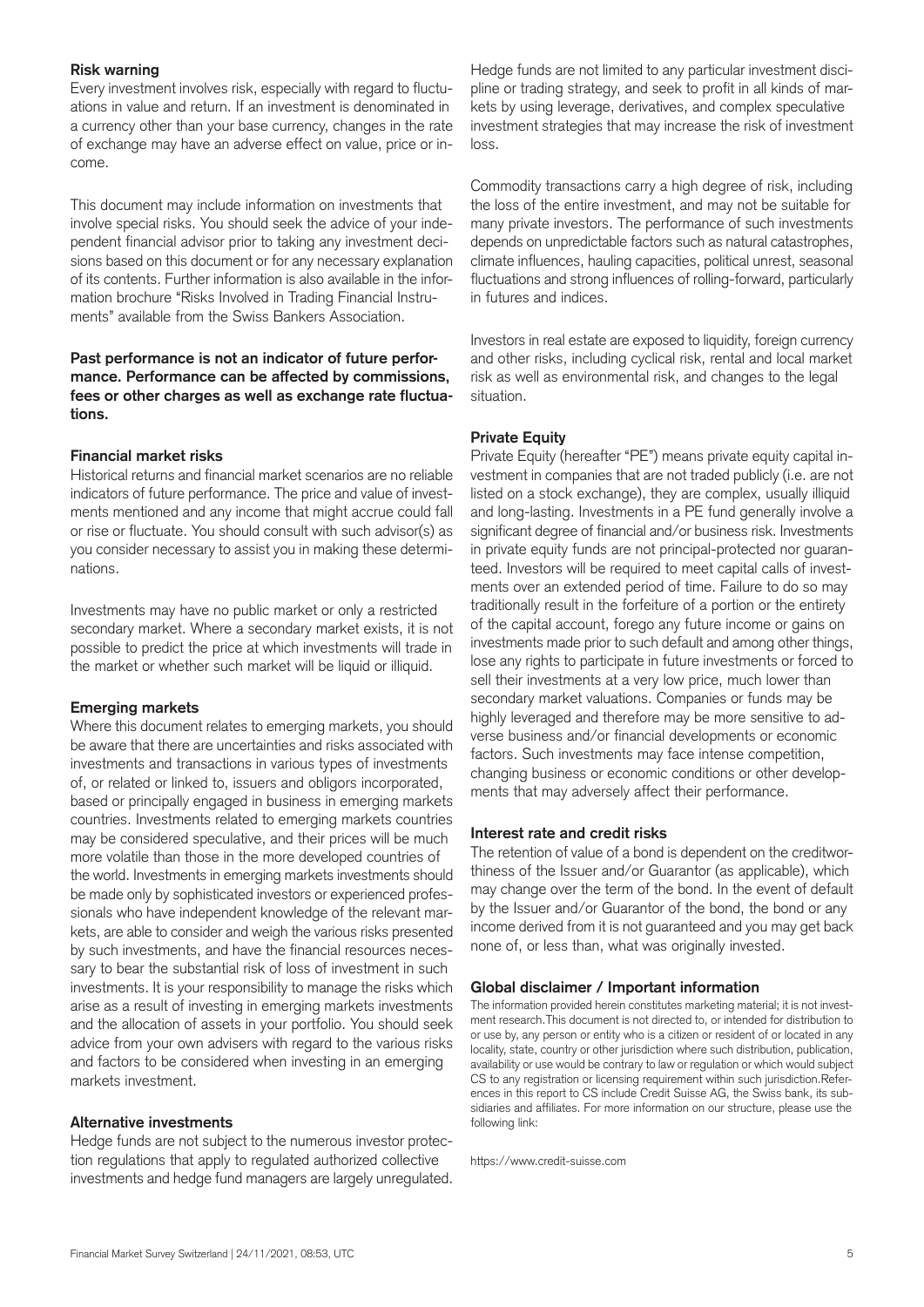## **NO DISTRIBUTION, SOLICITATION, OR ADVICE:**

This document is provided for information and illustrative purposes and is intended for your use only. It is not a solicitation, offer or recommendation to buy or sell any security or other financial instrument. Any information including facts, opinions or quotations, may be condensed or summarized and is expressed as of the date of writing. The information contained in this document has been provided as a general market commentary only and does not constitute any form of regulated investment research financial advice, legal, tax or other regulated service. It does not take into account the financial objectives, situation or needs of any persons, which are necessary considerations before making any investment decision. You should seek the advice of your independent financial advisor prior to taking any investment decisions based on this document or for any necessary explanation of its contents. This document is intended only to provide observations and views of CS at the date of writing, regardless of the date on which you receive or access the information. Observations and views contained in this document may be different from those expressed by other Departments at CS and may change at any time without notice and with no obligation to update. CS is under no obligation to ensure that such updates are brought to your attention. FORECASTS & ESTIMATES: Past performance should not be taken as an indication or guarantee of future performance, and no repre- sentation or warranty, express or implied, is made regarding future performance. To the extent that this report contains statements about future performance, such statements are forward looking and subject to a number of risks and uncertainties. Unless indicated to the contrary, all figures are unaudited. All valuations mentioned herein are subject to CS valuation policies and procedures. CONFLICTS: CS reserves the right to remedy any errors that may be present in this report. CS, its affiliates and/or their employees may have a position or holding, or other material interest or effect transactions in any securities mentioned or options thereon, or other investments related thereto and from time to time may add to or dispose of such investments. CS may be providing, or have provided within the previous 12 months, significant advice or investment services in relation to the investments listed in this report or a related investment to any company or issuer mentioned. Some investments referred to in this report will be offered by a single entity or an associate of CS or CS may be the only market maker in such investments. CS is involved in many businesses that relate to companies mentioned in this report. These businesses include specialized trading, risk arbitrage, market making, and other proprietary trading. TAX: Nothing in this report constitutes investment, legal, accounting or tax advice. CS does not advise on the tax consequences of investments and you are advised to contact an independent tax advisor. The levels and basis of taxation are dependent on individual circumstances and are subject to change. SOURCES: Information and opinions presented in this report have been obtained or derived from sources which in the opinion of CS are reliable, but CS makes no representation as to their accuracy or completeness. CS accepts no liability for a loss arising from the use of this report. WEBSITES: This report may provide the addresses of, or contain hyperlinks to, websites. Except to the extent to which the report refers to website material of CS, CS has not reviewed the linked site and takes no responsibility for the content contained therein. Such address or hyperlink (including addresses or hyperlinks to CS's own website material) is provided solely for your convenience and information and the content of the linked site does not in any way form part of this report. Accessing such website or following such link through this report or CS's website shall be at your own risk. DATA PRIVACY: Your Personal Data will be processed in accordance with the Credit Suisse privacy statement accessible at your domicile through the official Credit Suisse website

#### https://www.credit-suisse.com

In order to provide you with marketing materials concerning our products and services, Credit Suisse Group AG and its subsidiaries may process your basic Personal Data (i.e. contact details such as name, e-mail address) until you notify us that you no longer wish to receive them. You can opt-out from receiving these materials at any time by informing your Relationship Manager.

#### **Distributing entities**

Except as otherwise specified herein, this report is distributed by Credit Suisse AG, a Swiss bank, authorized and regulated by the Swiss Financial Market Supervisory Authority Bahrain: This report is distributed by Credit Suisse AG, Bahrain Branch, a branch of Credit Suisse AG, Zurich/Switzerland, duly authorized and regulated by the Central Bank of Bahrain (CBB) as an Investment Business Firm Category 2. Related financial services or products are only made available to Accredited Investors, as defined by the CBB, and are not intended for any other persons. The Central Bank of Bahrain has not reviewed, nor has it approved, this document or the marketing of any investment vehicle

Kingdom of Bahrain. Brazil: This report is distributed in Brazil by Credit Suisse (Brasil) S.A.Corretora de Títulos e Valores Mobiliários or its affiliates.Chile: This report is distributed by Credit Suisse Agencia de Valores (Chile) Limitada, a branch of Credit Suisse AG (incorporated in the Canton of Zurich), regulated by the Chilean Financial Market Commission. Neither the issuer nor the securities have been registered with the Financial Market Commission of Chile (Comisión para el Mercado Financiero) pursuant to Law no. 18.045, the Ley de Mercado de Valores, and regulations thereunder, so they may not be offered or sold publicly in Chile. This document does not constitute an offer of, or an invitation to subscribe for or purchase, the securities in the Republic of Chile, other than to individually identified investors pursuant to a private offering within the meaning of article 4 of the Ley de Mercado de Valores (an offer that is not "addressed to the public in general or to a certain sector or specific group of the public"). DIFC: This information is being distributed by Credit Suisse AG (DIFC Branch). Credit Suisse AG (DIFC Branch) is li- censed and regulated by the Dubai Financial Services Authority ("DFSA"). Related financial services or products are only made available to Professional Clients or Market Counterparties, as defined by the DFSA, and are not intended for any other persons. Credit Suisse AG (DIFC Branch) is located on Level 9 East, The Gate Building, DIFC, Dubai, United Arab Emirates. France: This report is distributed by Credit Suisse (Luxembourg) S.A. Succursale en France (the "France branch") which is a branch of Credit Suisse (Luxembourg) S.A., a duly authorized credit institution in the Grand Duchy of Luxembourg with registered address 5, rue Jean Monnet, L-2180 Luxembourg. The France branch is subject to the prudential supervision of the Luxembourg supervisory authority, the Commission de Surveillance du Secteur Financier (CSSF), and of the French supervisory authorities, the Autorité de Contrôle Prudentiel et de Résolution (ACPR) and the Autorité des Marchés Financiers (AMF). Germany: This report is distributed by Credit Suisse (Deutschland) Aktienge- sellschaft regulated by the Bundesanstalt für Finanzdienstleistungsaufsicht ("BaFin"). Guernsey: This report is distributed by Credit Suisse AG Guernsey Branch, a branch of Credit Suisse AG (incorporated in the Canton of Zurich), with its place of business at Helvetia Court, Les Echelons, South Esplanade, St Peter Port, Guernsey. Credit Suisse AG Guernsey Branch is wholly owned by Credit Suisse AG and is regulated by the Guernsey Financial Services Commission. Copies of the latest audited accounts of Credit Suisse AG are available on request. India: This report is distributed by Credit Suisse Securities (India) Private Limited (CIN no. U67120MH1996PTC104392) regulated by the Securities and Exchange Board of India as Research Analyst (registration no. INH 000001030), as Portfolio Manager (registration no. INP000002478) and as Stock Broker (registration no. INZ000248233), having registered ad- dress at 9th Floor, Ceejay House, Dr. Annie Besant Road, Worli, Mumbai – 400 018, India, T- +91-22 6777 3777. Israel: If distributed by Credit Suisse Financial Services (Israel) Ltd. in Israel: This document is distributed by Credit Suisse Financial Services (Israel) Ltd. Credit Suisse AG, including the services offered in Israel, is not supervised by the Supervisor of Banks at the Bank of Israel, but by the competent banking supervision authority in Switzerland. Credit Suisse Financial Services (Israel) Ltd. is a licensed investment marketer in Israel and thus, its investment marketing activities are supervised by the Israel Securities Authority. Italy: This report is distributed in Italy by Credit Suisse (Italy) S.p.A., a bank incorporated and registered under Italian law subject to the supervision andcontrol of Banca d'Italia and CONSOB. Lebanon: This report is distributed by Credit Suisse (Lebanon) Finance SAL ("CSLF"), a financial institution incorporated in Lebanon and regulated by the Central Bank of Lebanon ("CBL") and having a financial institution license number 42. Credit Suisse (Lebanon) Finance SAL is subject to the CBL's laws and circulars as well as the laws and regulations of the Capital Markets Authority of Lebanon ("CMA"). CSLF is a subsidiary of Credit Suisse AG and part of the Credit Suisse Group (CS). The CMA does not accept any responsibility for the content of the information included in this report, including the accuracy or completeness of such information. The liability for the content of this report lies with the issuer, its directors and other persons, such as experts, whose opinions are included in the report with their consent. The CMA has also not assessed the suitability of the investment for any particular investor or type of investor. It is hereby expressly understood and acknowledged that investments in financial markets may involve a high degree of complexity and risk of loss in value and may not be suitable to all investors. The suitability assessment performed by CSLF with respect to this investment will be undertaken based on information that

referred to herein in the Kingdom of Bahrain and is not responsible for the performance of any such investment vehicle. Credit Suisse AG, Bahrain Branch is located at Level 21, East Tower, Bahrain World Trade Centre, Manama,

the investor would have provided to CSLF as at the date of such assessment and in accordance with Credit Suisse internal policies and processes. It is understood that the English language will be used in all communication and documentation provided by CS and/or CSLF. By accepting to invest in the product, the investor expressly and irrevocably confirms that he fully understands, and has no objection to the use of the English language. Luxembourg: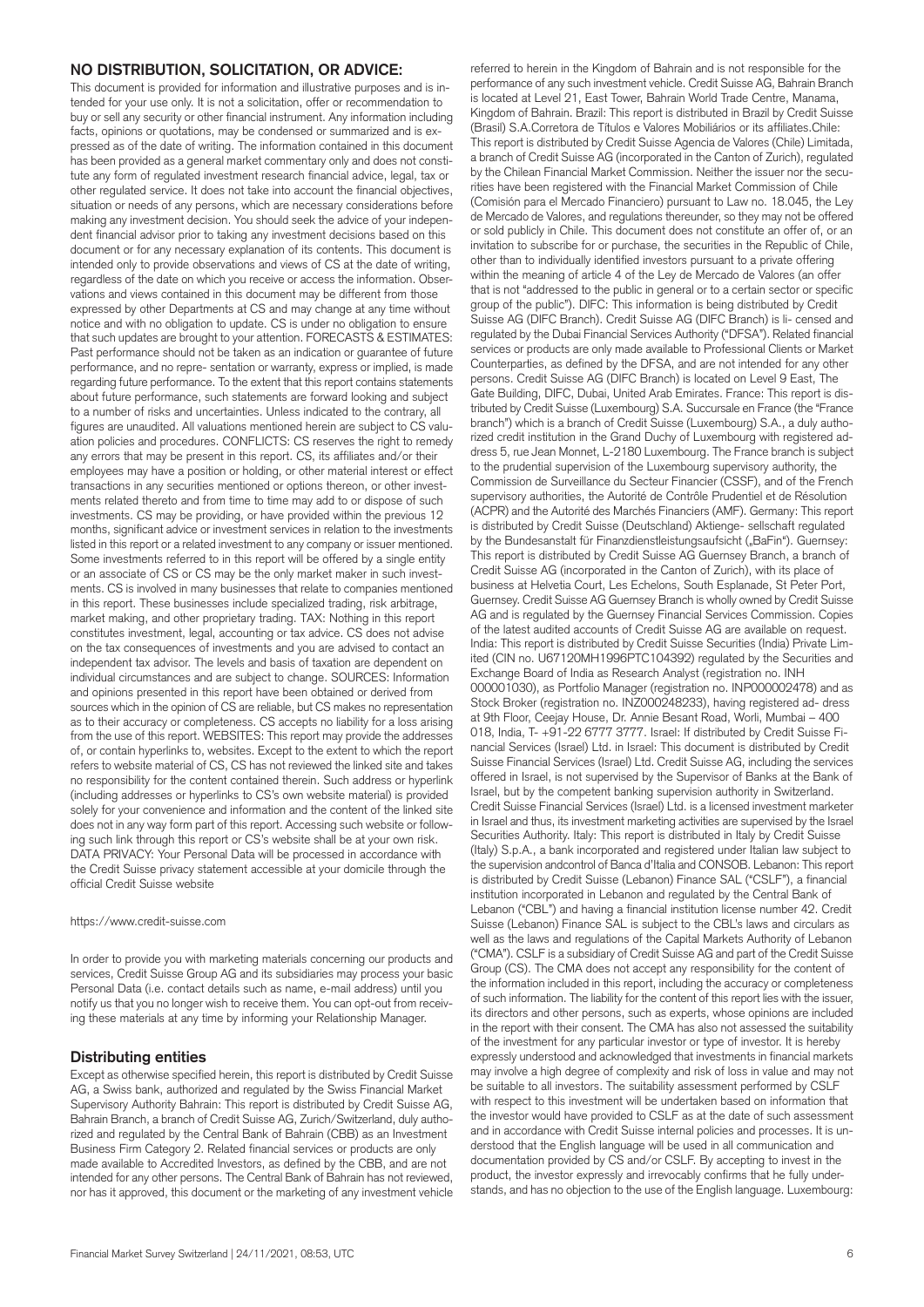This report is distributed by Credit Suisse (Luxembourg) S.A., a duly authorizedcredit institution in the Grand Duchy of Luxembourg with registered address5, rue Jean Monnet, L-2180 Luxembourg. Credit Suisse (Luxembourg) S.A. is subject to the prudential supervision of the Luxembourg supervisory authority, the Commission de Surveillance du Secteur Financier (CSSF).Mexico: This document represents the vision of the person who provides his/her services to C. Suisse Asesoría México, S.A. de C.V. ("C. Suisse As- esoría") and/or Banco Credit Suisse (México), S.A., Institución de Banca Múltiple, Grupo Financiero Credit Suisse (México) ("Banco CS") so that both C. Suisse Asesoría and Banco CS reserve the right to change their mind at any time not assuming any liability in this regard. This document is distributed for informational purposes only, and does not imply a personal recommendation or suggestion, nor the invitation to celebrate any operation and does not replace the communication you have with your executive in relation to C. Suisse As- esoría and/or Banco CS prior to taking any investment decision. C. Suisse Asesoría and/or Banco CS does not assume any responsibility for investment decisions based on information contained in the document sent, as the same may not take into account the context of the investment strategy and objectives of particular clients. Prospectus, brochures, investment regimes of investment funds, annual reports or periodic financial information contain all additional useful information for investors. These documents can be obtained free of charge directly from issuers, operators of investment funds, in the Internet page of the stock exchange in which they are listed or through its executive in C. Suisse Asesoría and/or Banco CS. Past performance and the various scenarios of existing markets do not guarantee present or future yields. In the event that the information contained in this document is incomplete, incorrect or unclear, please contact your Executive of C. Suisse Asesoría and/or Banco CS as soon as possible. It is possible that this document may suffer modifications without any responsibility for C. Suisse Asesoría and/or Banco CS. This document is distributed for informational purposes only and is not a substitute for the Operations Reports and/or Account Statements you receive from C. Suisse Asesoría and/or Banco CS in terms of the General Provisions Applicable to Financial Institutions and other Legal Entities that Provide Investment Services issued by the Mexican Banking and Securities Commission ("CNBV"). Given the nature of this document, C. Suisse Asesoría and/or Banco CS does not assume any responsibility derived from the information contained therein. Without prejudice to the fact that the information was obtained from or based on sources believed to be reliable by C. Suisse Asesoría and/or Banco CS, there is no guarantee that the information is either accurate or complete. Banco CS and/or C. Suisse Asesoría does not accept any liability arising from any loss arising from the use of the information contained in the document sent to you. It is recommended that investor make sure that the information provided is in accordance to his/her personal circumstances and investment profile, in relation to any particular legal, regulatory or fiscal situation, or to obtain independent professional advice. C. Suisse Asesoría México, S.A. de C.V. is an investment adviser created in accordance with the Mexican Securities Market Law ("LMV"), registered with the CNBV under the folio number 30070.C. Suisse Asesoría México, S.A. de C.V. is not part of Grupo Financiero Credit Suisse (México), S.A. de C.V., or any other financial group in Mexico.C. Suisse Asesoría México, S.A. de C.V. is not an independent investment adviser as provided by LMV and other applicable regulations due to its direct relationship with Credit Suisse AG, a foreign financial institution, and its indirect relationship with the entities that make up Grupo Financiero Credit Suisse (México), S.A. de C.V. Netherlands: This report is distributed by Credit Suisse (Luxembourg) S.A., Netherlands Branch (the "Netherlands branch") which is a branch of Credit Suisse (Luxembourg) S.A., a duly authorized credit institution in the Grand Duchy of Luxembourg with registered address 5, rue Jean Monnet, L-2180 Luxembourg. The Netherlands branch is subject to the pru- dential supervision of the Luxembourg supervisory authority, the Commission de Surveillance du Secteur Financier (CSSF), and of the Dutch supervisory authority, De Nederlansche Bank (DNB), and of the Dutch market supervisor, the Autoriteit Financiële Markten (AFM). Portugal: This report is distributed by Credit Suisse (Luxembourg) S.A., Sucursal em Portugal (the "Portugal branch") which is a branch of Credit Suisse (Luxembourg) S.A., a duly authorized credit institution in the Grand Duchy of Luxembourg with registeredaddress 5, rue Jean Monnet, L-2180 Luxembourg. The Portugal branch is subject to the prudential supervision of the Luxembourg supervisory authority, the Commission de Surveillance du Secteur Financier (CSSF), and of the Portuguese supervisory authorities, the Banco de Portugal (BdP) and the Comissão do Mercado dos Valores Mobiliários (CMVM). Qatar: This information has been distributed by Credit Suisse (Qatar) L.L.C., which is duly authorized and regulated by the Qatar Financial Centre Regulatory Authority (QFCRA) under QFC License No. 00005. All related financial products or services will only be available to Eligible Counterparties (as defined by the QFCRA) or Business ustormers (as defined by the QFCRA), including individuals, who have opted to be classified as a Business Customer, with net assets in excess of QR 4 million, and who have sufficient financial knowledge, experience and under-

standing to participate in such products and/or services. Therefore this information must not be delivered to, or relied on by, any other type of individual. Saudi Arabia: This document is being distributed by Credit Suisse Saudi Arabia (CR Number 1010228645), duly licensed and regulated by the Saudi Arabian Capital Market Authority pursuant to License Number 08104-37 dated 23/03/1429H corresponding to 21/03/2008AD. Credit Suisse Saudi Arabia's principal place of business is at King Fahad Road, Hay Al Mhamadiya, 12361- 6858 Riyadh, Saudi Arabia. Website: https://www.credit-suisse.com/sa.Under the Rules on the Offer of Securities and Continuing Obligations this document may not be distributed in the Kingdom except to such persons as are permitted under the Rules on the Offer of Securities and Continuing Obligations issued by the Capital Market Authority. The Capital Market Authority does not make any representation as to the accuracy or completeness of this document, and expressly disclaims any liability whatsoever for any loss arising from, or incurred in reliance upon, any part of this document. Prospective purchasers of the securities offered hereby should conduct their own due diligence on the accuracy of the information relating to the securities. If you do not understand the contents of this document, you should consult an authorised financial advisor. Under the Investment Fund Regulations this document may not be distributed in the Kingdom except to such persons as are permitted under the Investment Fund Regulations issuedby the Capital Market Authority. The Capital Market Authority does not make any representation as to the ac- curacy or completeness of this document, and expressly disclaims any liability whatsoever for any loss arising from, or incurred in reliance upon, any part of this document. Prospective subscribers of the securities offered hereby should conduct their own due diligence on the accuracy of the information relating to the securities. If you do not understand the contents of this documentyou should consult an authorised financial adviser. South Africa: This information is being distributed by Credit Suisse AG which is registered as a financial services provider with the Financial Sector Conduct Authority in South Africa with FSP number 9788 and / or by Credit Suisse (UK) Limited which is registered as a financial services provider with the Financial Sector Conduct Authority in South Africa with FSP number 48779. Spain: This document is a marketing material and is provided by Credit Suisse AG, Sucursal en España, legal entity registered at the Comisión Nacional del Mercado de Valores for information purposes. It is exclusively addressed to the recipient for personal use only and, according to current regulations in force, by no means can it be considered as a security offer, personal investment advice or any general or specific rec- ommendation of products or investment strategies with the aim that you perform any operation. The client shall be deemed responsible, in all cases, for taking whatever decisions on investments or disinvestments, and therefore the client takes all responsibility for the benefits or losses resulting from the operations that the client decides to perform based on the information and opinions included in this document. This document is not the result of a financial analysis or research and therefore, neither it is subject to the current regulations that apply to the production and distribution of financial research, nor its content complies with the legal requirements of independence of financial research. Turkey: The investment information, comments and recommendations contained herein are not within the scope of investment advisory activity. The investment advisory services are provided by the authorized institutions to the persons in a customized manner taking into account the risk and return preferences of the persons. Whereas, the comments and advices included herein are of general nature. Therefore recommendations may not be suitable for your finan- cial status or risk and yield preferences. For this reason, making an investment decision only by relying on the information given herein may not give rise to results that fit your expectations. This report is distributed by Credit Suisse Istanbul Menkul Degerler Anonim Sirketi, regulated by the Capital Markets Board of Turkey, with its registered address at Levazim Mahallesi, Koru Sokak No. 2 Zorlu Center Terasevler No. 61 34340 Besiktas/ Istanbul-Turkey.United Kingdom: This material is distributed by Credit Suisse (UK) Limited.Credit Suisse (UK) Limited, is authorized by the Prudential Regulation Author- ity and regulated by the Financial Conduct Authority and the Prudential Regu- lation Authority. Where this material is distributed into the United Kingdom by an offshore entity not exempted under the Financial Services and Markets Act 2000 (Financial Promotion) Order 2005 the following will apply: To the extent communicated in the United Kingdom ("UK") or capable of having an effect in the UK, this document constitutes a financial promotion which has been approved by Credit Suisse (UK) Limited which is authorized by the Prudential Regulation Authority and regulated by the Financial Conduct Authority and the Prudential Regulation Authority for the conduct of investment business in the UK. The registered address of Credit Suisse (UK) Limited is Five Cabot Square, London, E14 4QR. Please note that the rules under the UK's Financial Services and Markets Act 2000 relating to the protection of retail clients will not be applicable to you and that any potential compensation made available to "eligible claimants" under the UK's Financial Services Compensation Scheme will also not be available to you. Tax treatment depends on the individual circumstances of each client and may be subject to changes in future.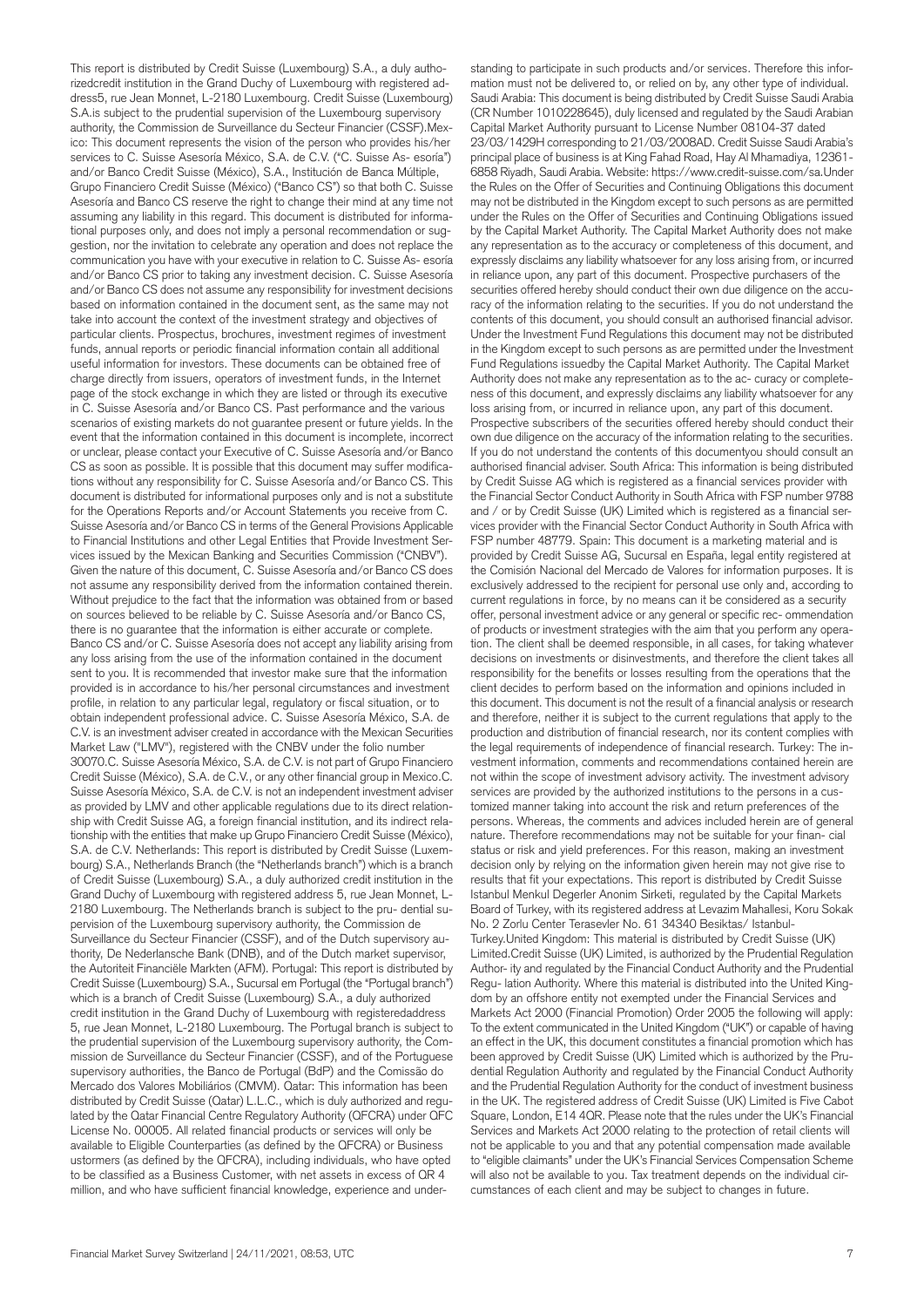#### **Important regional disclosure information**

Pursuant to CVM Resolution No. 20/2021, of February 25, 2021, the author(s)of the report hereby certify(ies) that the views expressed in this report solelyand exclusively reflect the personal opinions of the author(s) and have beenprepared independently, including with respect to Credit Suisse. Part of theauthor(s)´s compensation is based on various factors, including the total revenuesof Credit Suisse, but no part of the compensation has been, is, or willbe related to the specific recommendations or views expressed in this report.In addition, Credit Suisse declares that: Credit Suisse has provided, and/ormay in the future provide investment banking, brokerage, asset management,commercial banking and other financial services to the subject company/companiesor its affiliates, for which they have received or may receive customaryfees and commissions, and which constituted or may constitute relevant financialor commercial interests in relation to the subject company/companies orthe subject securities.

UNITED STATES: NEITHER THIS REPORT NOR ANY COPY THEREOF MAY BE SENT, TAKEN INTO OR DISTRIBUTED IN THE UNITEDSTATES OR TO ANY US PERSON (within the meaning of Regulation S under the US Securities Act of 1933, as amended).

#### **APAC - IMPORTANT NOTICE**

The information provided herein constitutes marketing material; it is not investment research. For all, except accounts managed by relationship managers and/or investment consultants of Credit Suisse AG, Hong Kong Branch: This material has been prepared by Credit Suisse AG ("Credit Suisse") as general information only. This material is not and does not purport to provide substantive research or analysis and, accordingly, is not investment research or a research recommendation for regulatory purposes. It does not take into account the financial objectives, situation or needs of any person, which are necessary considerations before making any investment decision. The information provided is not intended to provide a sufficient basis on which to make an investment decision and is not a personal recommendation or investment advice. Credit Suisse makes no representation as to the suitability of the products or services specified in this material for any particular investor. It does not constitute an invitation or an offer to any person to subscribe for or purchase any of the products or services specified in this material or to participate in any other transactions. The only legally binding terms are to be found in the applicable product documentation or specific contracts and confirmations prepared by Credit Suisse. For accounts managed by relationship managers and/or investment consultants of Credit Suisse AG, Hong Kong Branch: This material has been prepared by Credit Suisse AG ("Credit Suisse") as general information only. This material is not and does not purport to provide substantive research or analysis and, accordingly, is not investment research for regulatory purposes. It does not take into account the financial objectives, situation or needs of any person, which are necessary considerations before making any investment decision. Credit Suisse makes no representation as to the appropriateness of the products or services specified in this material for any particular investor. It does not constitute an invitation or an offer to any person to subscribe for or purchase any of the products or services specified in this material or to participate in any other transactions. The only legally binding terms are to be found in the applicable product documentation or specific contracts and confirmations prepared by Credit Suisse. For all: In connection with the products specified in this material, Credit Suisse and/or its affiliates may:(i) have had a previous role in arranging or providing financing to the subject entities;(ii) be a counterparty in any subsequent transaction in connection with the subject entities; or(iii) pay, or may have paid, or receive, or may have received, one-time or recurring remuneration from the entities specified in this material, as part of its/their compensation. These payments may be paid to or received from third parties.Credit Suisse and/or its affiliates (including their respective officers, directors and employees) may be, or may have been, involved in other transactions with the subject entities specified in this material or other parties specified in this material which are not disclosed in this material. Credit Suisse, for itself and on behalf of each of its affiliates, reserves the right to, provide and continue to provide services, and deal and continue to deal with the subject entities of the products specified in this material or other parties in connection with any product specified in this material. Credit Suisse or its affiliates may also hold, or may be holding, trading positions in the share capital of any of the subject entities specified in this material.For all, except accounts managed by relationship managers and/or investment consultants of Credit Suisse AG, Hong Kong Branch: A Credit Suisse affiliate may have acted upon the information and analysis contained in this material before being made available to the recipient. A Credit Suisse affiliate may, to the extent permitted by law, participate or invest in other financing transactions with the issuer of any securities referred to herein, perform services or solicit business from such issuers,

or have a position or effect transactions in the securities or options thereof. To the fullest extent permitted by law, Credit Suisse and its affiliates and each of their respective directors, employees and consultants do not accept any liability arising from an error or omission in this material or for any direct, indirect, incidental, specific or consequential loss and/or damage suffered by the recipient of this material or any other person from the use of or reliance on the information set out in this material. None of Credit Suisse or its affiliates (or their respective directors, officers, employees or advisers) makes any warranty or representation as to the accuracy, reliability and/or completeness of the information set out in this material. The information contained in this material has been provided as a general market commentary only and does not constitute any form of regulated financial advice, legal, tax or other regulated service. Observations and views contained in this material may be different from, or inconsistent with, the observations and views of Credit Suisse's Research analysts, other divisions or the proprietary positions of Credit Suisse. Credit Suisse is under no obligation to update, notify or provide any additional information to any person if Credit Suisse becomes aware of any inaccuracy, incompleteness or change in the information contained in the material. To the extent that this material contains statements about future performance, such statements are forward looking and subject to a number of risks and uncertainties. Past performance is not a reliable indicator of future performance.For accounts managed by relationship managers and/or investment consultants of Credit Suisse AG, Hong Kong Branch: A Credit Suisse affiliate may have acted upon the information and analysis contained in this material before being made available to the recipient. A Credit Suisse affiliate may, to the extent permitted by law, participate or invest in other financing transactions with the issuer of any securities referred to herein, perform services or solicit business from such issuers, or have a position or effect transactions in the securities or options thereof. To the fullest extent permitted by law, Credit Suisse and its affiliates and each of their respective directors, employees and consultants do not accept any liability arising from an error or omission in this material or for any direct, indirect, incidental, specific or consequential loss and/or damage uffered by the recipient of this material or any other person from the use of or reliance on the information set out in this material. None of Credit Suisse or its affiliates (or their respective directors, officers, employees or advisers) makes any warranty or representation as to the accuracy, reliability and/ or completeness of the information set out in this material. The information contained in this material has been provided as a general market commentary only and does not constitute any form of legal, tax or other regulated service. Observations and views contained in this material may be different from, or inconsistent with, the observations and views of Credit Suisse's Research analysts, other divisions or the proprietary positions of Credit Suisse. Credit Suisse is under no obligation to update, notify or provide any additional information to any person if Credit Suisse becomes aware of any inaccuracy, incompleteness or change in the information contained in the material. To the extent that this material contains statements about future performance, such statements are forward looking and subject to a number of risks and uncertainties. Past performance is not a reliable indicator of future performance. For all: This material is not directed to, or intended for distribution to or use by, any person or entity who is a citizen or resident of, or is located in, any jurisdiction where such distribution, publication, availability or use would be contrary to applicable law or regulation, or which would subject Credit Suisse and/or its subsidiaries or affiliates to any registration or licensing requirement within such jurisdiction. Materials have been furnished to the recipient and should not be redistributed without the express prior written consent of Credit Suisse. For further information, please contact your Relationship Manager. To the extent that this material contains an appendix comprising research re-ports, the following additional notice applies to such appendix.

#### **ADDITIONAL IMPORTANT NOTICE FOR APPENDIX**

The reports in the Appendix ("Reports") have been authored by members of the Credit Suisse Research department, and the information and opinions expressed therein were as of the date of writing and are subject to change without notice. Views expressed in respect of a particular security in the Reports may be different from, or inconsistent with, the observations and views of the Credit Suisse Research department of the Investment Banking division due to the differences in evaluation criteria. These Reports have been previously published by Credit Suisse Research on the web:Credit Suisse does and seeks to do business with companies covered in its research reports. As a result, investors should be aware that Credit Suisse may have a conflict of interest that could affect the objectivity of these Reports.For all, except accounts managed by relationship managers and/or investment consultants of Credit Suisse AG, Hong Kong Branch: Credit Suisse may not have taken any steps to ensure that the securities referred to in these Reports are suitable for any particular investor. Credit Suisse will not treat recipients of the Reports as its customers by virtue of their receiving the Reports. For accounts managed by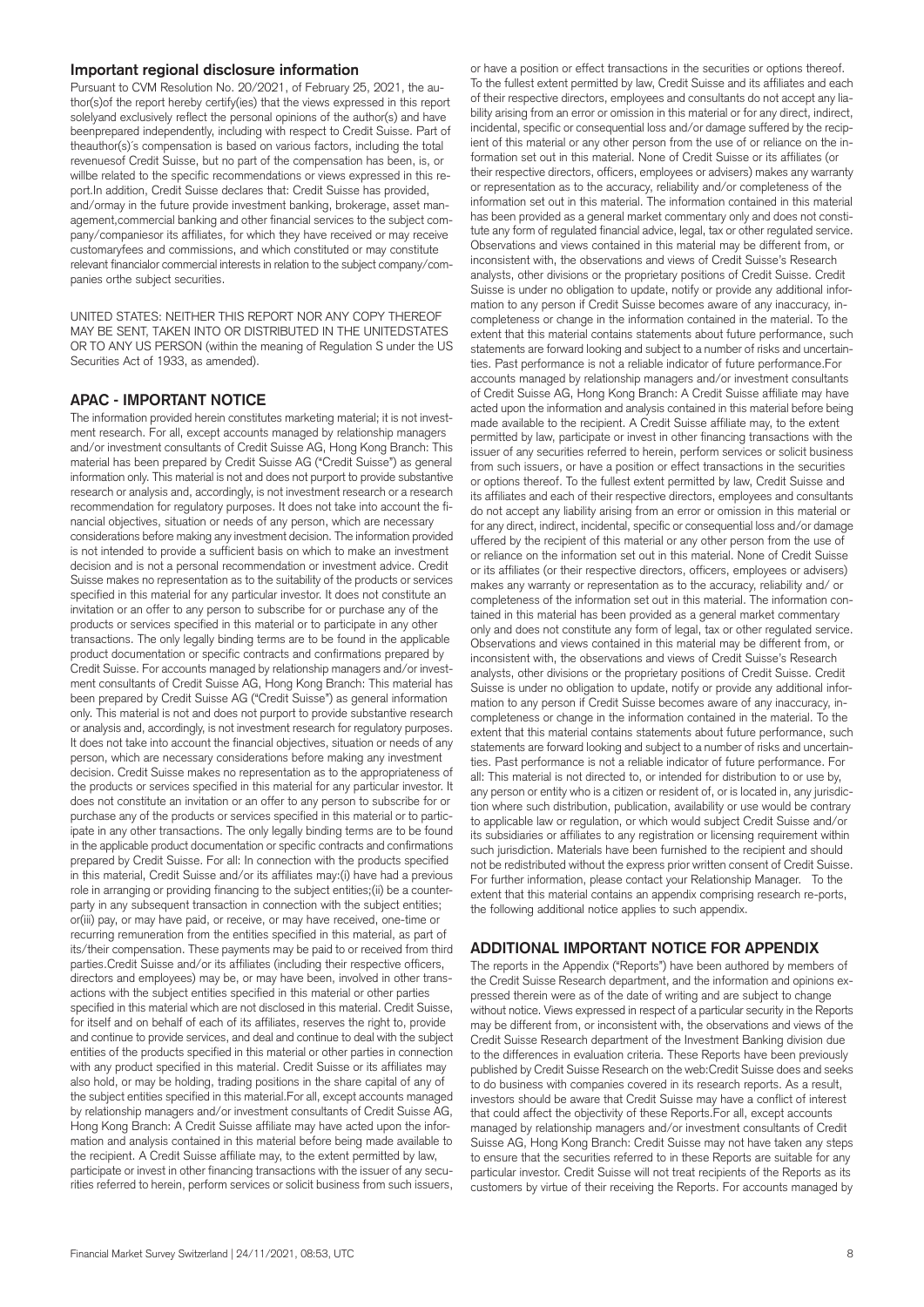relationship managers and/or investment consultants of Credit Suisse AG, Hong Kong Branch: Credit Suisse may not have taken any steps to ensure that the securities referred to in these Reports are appropriate for any particular investor. Credit Suisse will not treat recipients of the Reports as its customers by virtue of their receiving the Reports. For all: For a discussion of the risks of investing in the securities mentioned in the Reports, please refer to the following Internet link:

#### https://research.credit-suisse.com/riskdisclosure

For information regarding disclosure information on Credit Suisse Investment Banking rated companies mentioned in this report, please refer to the Investment Banking division disclosure site at:

https://rave.credit-suisse.com/disclosures

For further information, including disclosures with respect to any other issuers, please refer to the Credit Suisse Global Research Disclosure site at:

#### https://www.credit-suisse.com/disclosure

AUSTRALIA This material is distributed in Australia by Credit Suisse AG, Sydney Branch solely for information purposes only to persons who are "wholesale clients" (as defined by section 761G(7) of the Corporations Act). Credit Suisse AG, Sydney Branch does not guarantee the performance of, nor make any assurances with respect to the performance of any financial product referred herein. In Australia, Credit Suisse Group entities, other than Credit Suisse AG, Sydney Branch, are not authorised deposit-taking institutions for the purposes of the Banking Act 1959 (Cth.) and their obligations do not represent deposits or other liabilities of Credit Suisse AG, Sydney Branch. Credit Suisse AG, Sydney Branch does not guarantee or otherwise provide assurance in respect of the obligations of such Credit Suisse entities or the funds. HONG KONG This material is distributed in Hong Kong by Credit Suisse AG, Hong Kong Branch, an Authorized Institution regulated by the Hong Kong Monetary Authority and a Registered Institution regulated by the Securities and Futures Commission, and was prepared in compliance with section 16 of the "Code of Conduct for Persons Licensed by or Registered with the Securities and Futures Commission". The contents of this material have not been reviewed by any regulatory authority in Hong Kong. You are advised to exercise caution in relation to any offer. If you are in any doubt about any of the contents of this material, you should obtain independent professional advice. No one may have issued or had in its possession for the purposes of issue, or issue or have

in its possession for the purposes of issue, whether in Hong Kong or elsewhere, any advertisement, invitation or material relating to this product, which is directed at, or the contents of which are likely to be accessed or read by, the public of Hong Kong (except if permitted to do so under the securities laws of Hong Kong) other than where this product is or is intended to be disposed of only to persons outside Hong Kong or only to "professional investors" as defined in the Securities and Futures Ordinance (Cap. 571) of Hong Kong and any rules made thereunder. SINGAPORE: This material is distributed in Singapore by Credit Suisse AG, Singapore Branch, which is licensed by the Monetary Authority of Singapore under the Banking Act (Cap. 19) to carry on banking business. This report has been prepared and issued for distribution in Singapore to institutional investors, accredited investors and expert investors (each as defined under the Financial Advisers Regulations ("FAR")) only. Credit Suisse AG, Singapore Branch may distribute reports produced by its foreign entities or affiliates pursuant to an arrangement under Regulation 32C of the FAR. Singapore recipients should contact Credit Suisse AG, Singapore Branch at +65-6212-2000 for matters arising from, or in connection with, this report. By virtue of your status as an institutional investor, accredited investor or expert investor, Credit Suisse AG, Singapore Branch is exempted from complying with certain requirements under the Financial Advis-ers Act, Chapter 110 of Singapore (the "FAA"), the FAR and the relevant Notices and Guidelines issued thereunder, in respect of any financial advisory service which Credit Suisse AG, Singapore branch may provide to you. These include exemptions from complying with:i) Section 25 of the FAA (pursuant to Regulation 33(1) of the FARii) Section 27 of the FAA (pursuant to Regulation 34(1) of the FAR); and iii) Section 36 of the FAA (pursuant to Regulation 35(1) of the FAR).Singapore recipients should contact Credit Suisse AG, Singapore Branch for any matters arising from, or in connection with, this material. If you have any queries/objections relating to the receipt of ma-keting materials from us, please contact our Data Protection Officer at datapro- tectionofficer.pb@credit-suisse.com (for Credit Suisse AG, HK Branch) or PDPO.SGD@credit-suisse.com (for Credit Suisse AG, SG Branch) or csau.privacyofficer@credit-suisse.com (for Credit Suisse AG, Sydney Branch).(for Credit Suisse AG, HK Branch) or PDPO.SGD@credit-suisse.com (for Credit Suisse AG, SG Branch) or csau.privacyofficer@credit-suisse.com (for Credit Suisse AG, Sydney Branch).The entire contents of this document are protected by copyright law (all rights reserved). This document or any part thereof may not be reproduced, transmit- ted (electronically or otherwise), altered or used for public or commercialpurposes, without the prior written permission of Credit Suisse. © 2021, Credit Suisse Group AG and/or its affiliates. All rights reserved. Credit Suisse AG (Unique Entity Number in Singapore: S73FC2261L) is incorporated in Switzerland with limited liability.

21C014A\_IS